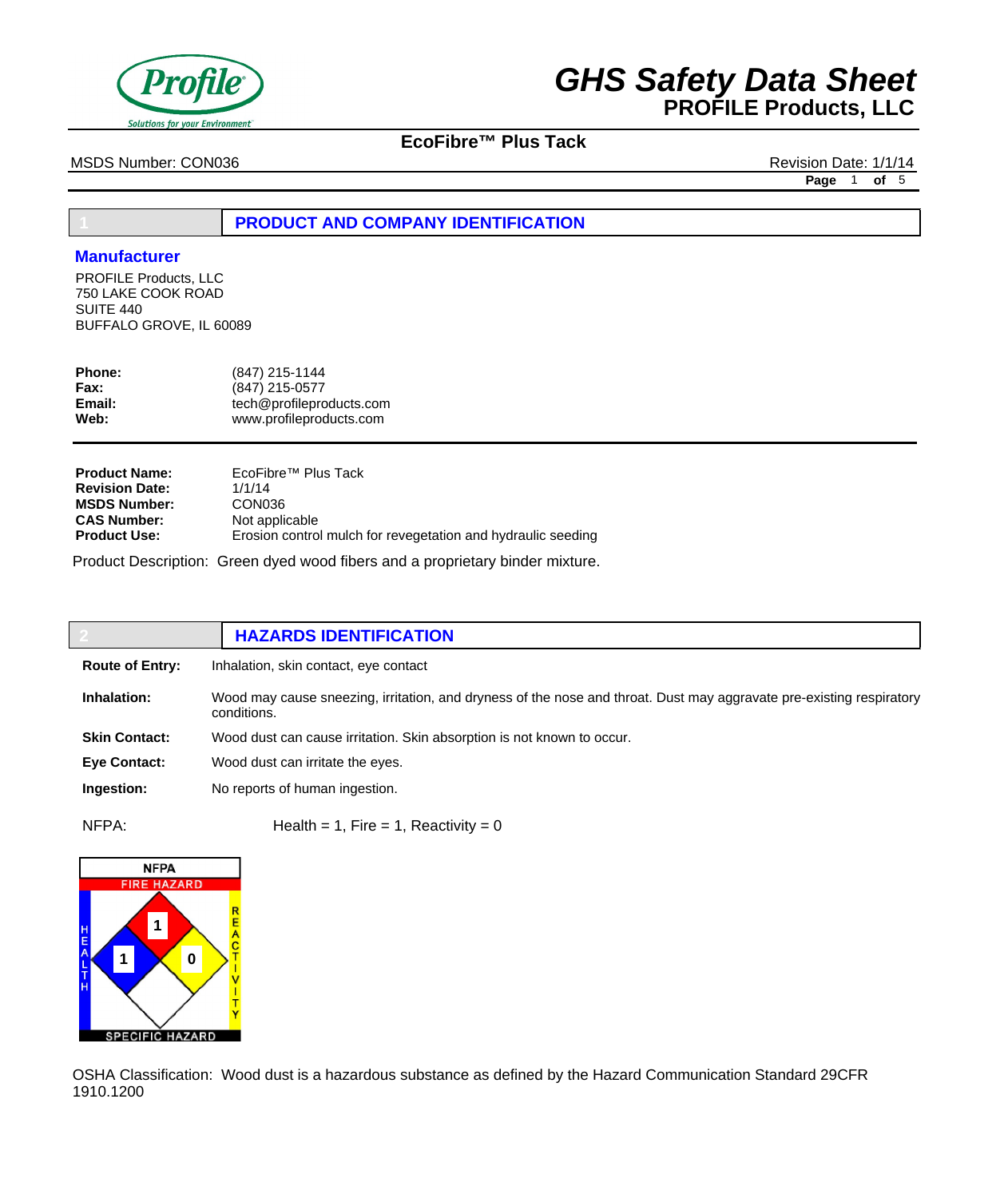

## **EcoFibre™ Plus Tack**

MSDS Number: CON036 Revision Date: 1/1/14

**Page** 2 **of** 5

## **3 COMPOSITION/INFORMATION ON INGREDIENTS**

### **Ingredients:**

| Cas #   | Perc.                  | Chemical Name |  |                                                                        |  |
|---------|------------------------|---------------|--|------------------------------------------------------------------------|--|
|         |                        |               |  |                                                                        |  |
|         |                        |               |  | N /A      Proprietary    Hydrocolloidal Based Polysaccharide Tackifier |  |
| 9000300 | Proprietary   Guar Gum |               |  |                                                                        |  |

|                      | <b>FIRST AID MEASURES</b>                                                                                                              |
|----------------------|----------------------------------------------------------------------------------------------------------------------------------------|
| Inhalation:          | Usually not a problem. Remove to fresh air if respiratory irritation develops, and get medical aid promptly if irritation<br>persists. |
| <b>Skin Contact:</b> | Usually not a problem. Wash off with running water if irritation is experienced.                                                       |
| <b>Eye Contact:</b>  | Open eyelids and flush with water.                                                                                                     |
| Ingestion:           | Get medical attention.                                                                                                                 |

| <b>FIRE FIGHTING MEASURES</b> |
|-------------------------------|
|-------------------------------|

| Combustible product   |
|-----------------------|
| Not applicable        |
| Not applicable        |
| 200-260°C (400-500°F) |
|                       |

Conditions to avoid: In contact with flames or hot surfaces

Flammable- Extinguish with water; same as a wood fire

|  | <b>ACCIDENTAL RELEASE MEASURES</b> |
|--|------------------------------------|
|--|------------------------------------|

Scoop up product. Wear goggles and respirator if dust is produced in unventilated areas. Wet product will be slippery.

|                              | <b>HANDLING AND STORAGE</b>                                                                                                 |
|------------------------------|-----------------------------------------------------------------------------------------------------------------------------|
| <b>Handling Precautions:</b> | Clean up areas where dust settles. Minimize blowdown or other practices that generate high airborne<br>dust concentrations. |
| <b>Storage Requirements:</b> | Store in a cool, dry place. Keep away from sources of ignition.                                                             |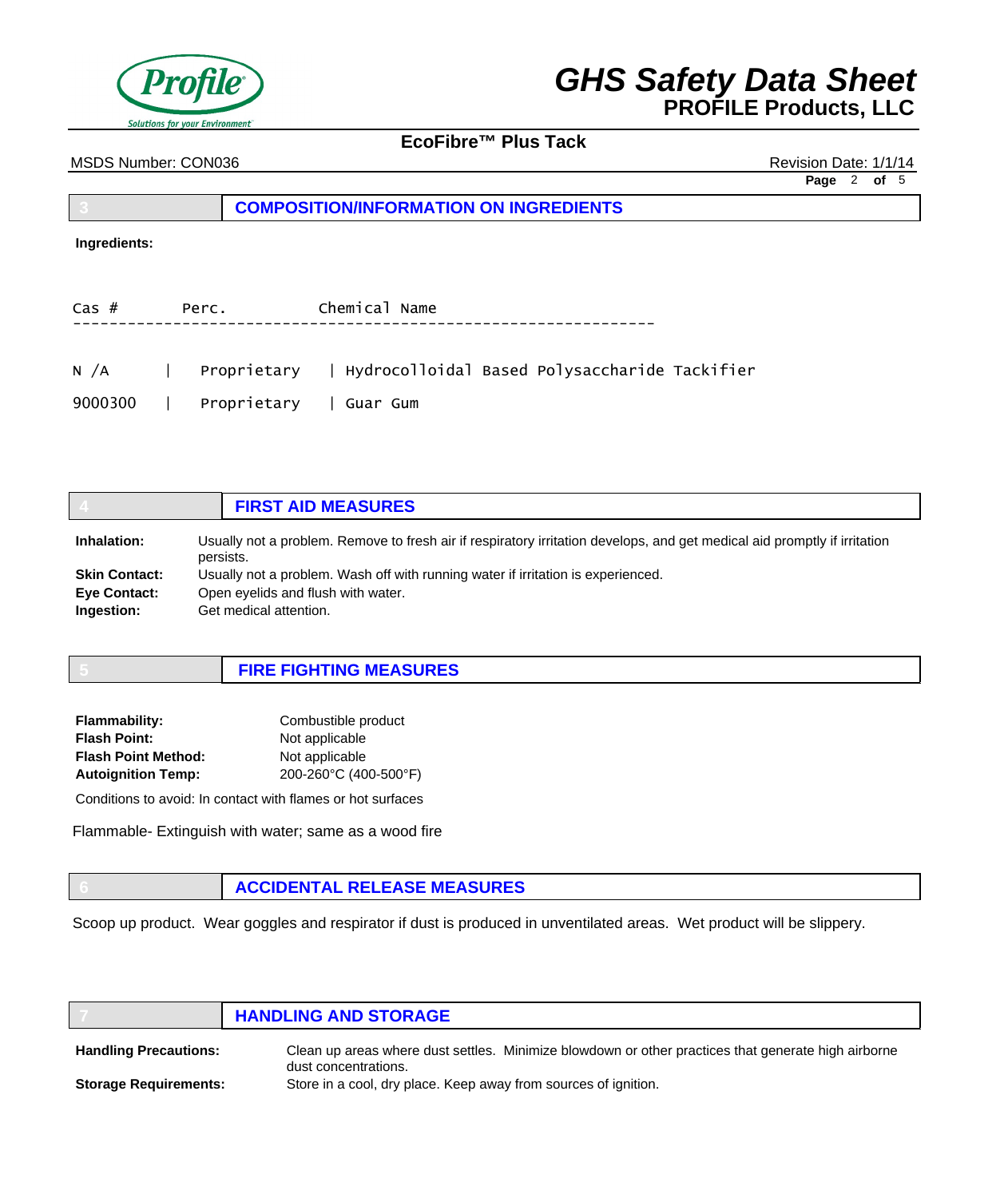

## **EcoFibre™ Plus Tack**

MSDS Number: CON036 Revision Date: 1/1/14

**Page** 3 **of** 5

#### **8 EXPOSURE CONTROLS/PERSONAL PROTECTION** None required for outdoor mixing and application. Use dust collection system for indoor handling operations. Eye Protection: Wear goggles when emptying bags and during other operations where there is a risk of dust entering the eyes. Gloves: Leather, plastic or rubber gloves could be worn to minimize skin irritation. Respirators: When handling methods generate dust at concentrations that exceed occupational exposure limits, wear a NIOSH approved respirator. A fabric respirator or a facepiece respirator with dust cartridges will generally provideadequate protection. Footwear: The product is slippery when wet. Wear appropriate footwear. **Engineering Controls: Personal Protective Equip:**

|                                                                                               | <b>PHYSICAL AND CHEMICAL PROPERTIES</b>                                                     |       |                |  |
|-----------------------------------------------------------------------------------------------|---------------------------------------------------------------------------------------------|-------|----------------|--|
| Appearance:<br><b>Physical State:</b><br><b>Spec Grav./Density:</b><br><b>Vapor Pressure:</b> | Dyed green wood fibers - Pine & mixed hardwoods<br>Wood Fibers<br>Lighter than water<br>N/A | Odor: | Mild wood odor |  |

|                                                                | <b>STABILITY AND REACTIVITY</b>                                                                                                                                     |
|----------------------------------------------------------------|---------------------------------------------------------------------------------------------------------------------------------------------------------------------|
| Stability:<br><b>Conditions to Avoid:</b>                      | Stable product<br>Contact with strong acids and oxidizers may generate heat. Product may ignite at temperatures in<br>excess of $200^{\circ}$ C (400 $^{\circ}$ F). |
| <b>Materials to Avoid:</b><br><b>Hazardous Polymerization:</b> | Strong acids and oxidizers<br>Will not occur.                                                                                                                       |

EFFECTS OF CHRONIC EXPOSURE:

Inhalation: Frequent and repeated exposure to wood dust is associated with an increased risk of developing nasal cancer. Skin Contact: Although rare, wood dust may cause dermatitis in sensitized people.

Occupational Exposure Limits:

Wood dusts- All other species: ACGIH (2007): TLV-TWA 1 mg/m<sup>3</sup> (Inhalable fraction); A4 Particulates Not Otherwise Regulated (PNOR): OSHA: PEL-TWA 15 mg/m<sup>3</sup> (Total Dust); 5 mg/m³ (Respirable fraction)

**11 TOXICOLOGICAL INFORMATION**

Irritancy: Wood dust is a mild irritant Sensitization: Some wood dusts may cause allergic skin reactions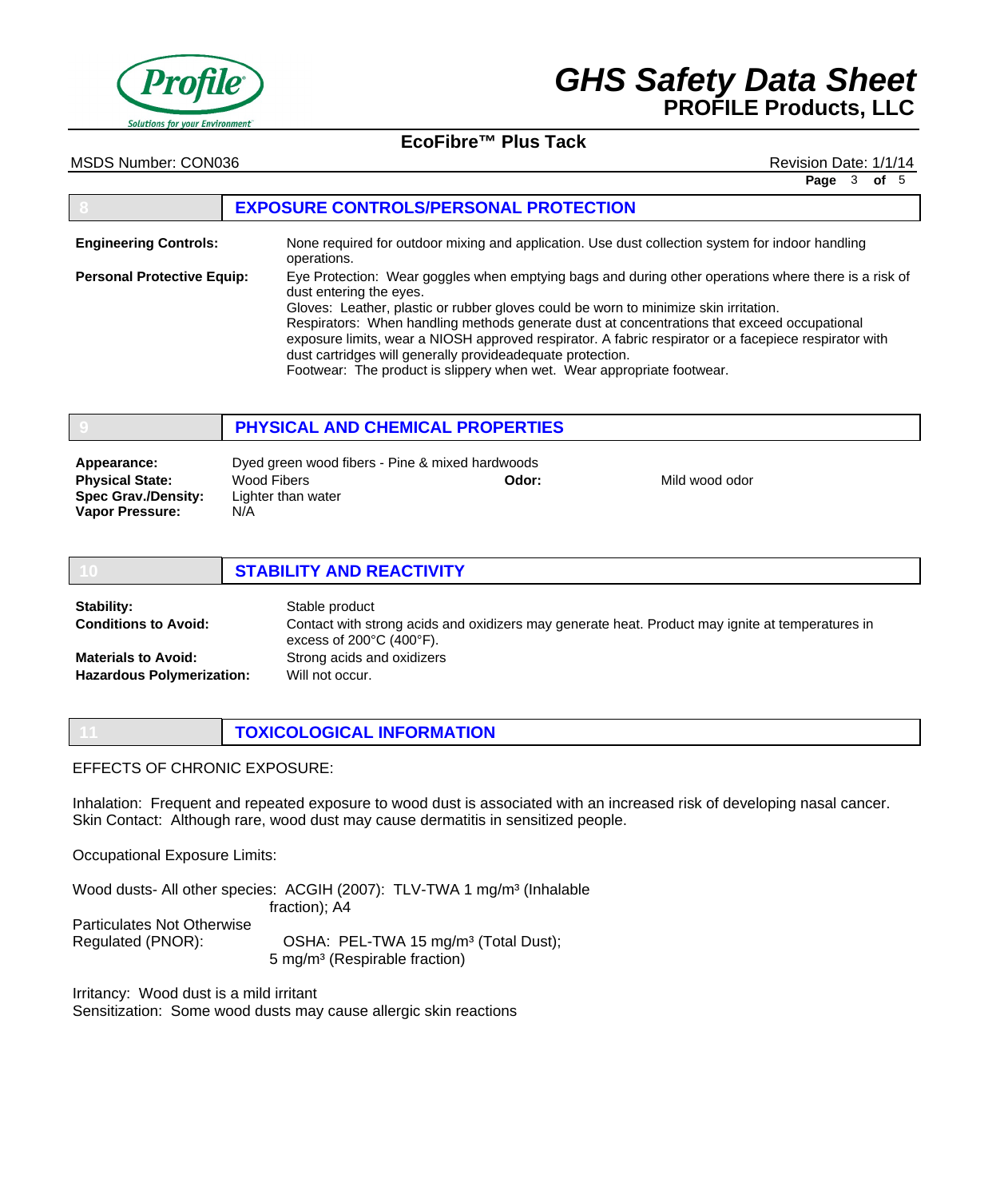

## **EcoFibre™ Plus Tack**

MSDS Number: CON036 Revision Date: 1/1/14

**Page** 4 **of** 5

#### **12 ECOLOGICAL INFORMATION**

Guar Gum (CAS# 9000-30-0) is listed as an inert ingredient permitted for use in nonfood use pesticide products by EPA. It is also classified under the Federal Insecticide, Fungicide and Rodenticide Act (FIFRA) as a minimal risk inert substance (List 4A) meaning that as a pesticide, Guar Gum is considered by the EPA to pose little or no risk to humans or the environment. The Us Department of Agriculture (USDA) National Organic Program (NOP) also allows the use of Guar Gum in a variety of applications, but primarily as a pesticide in organic production operations. Finally, Guar Gum is listed on the Generally Recognized as Safe (GRAS) list by the Food and Drug Administration (FDA).

48-hr LC<sub>50</sub> = >100% for Daphnia magna when runoff generated using ASTM D7101 (2"/hr rainfall rate) was tested according to EPA-821-R-02-012.

**13 DISPOSAL CONSIDERATIONS**

Normally can be disposed of as a wood residue. Ensure disposal is in compliance with local, provincial (state), and federal regulations.

**14 TRANSPORT INFORMATION**

DOT Class: Not regulated #